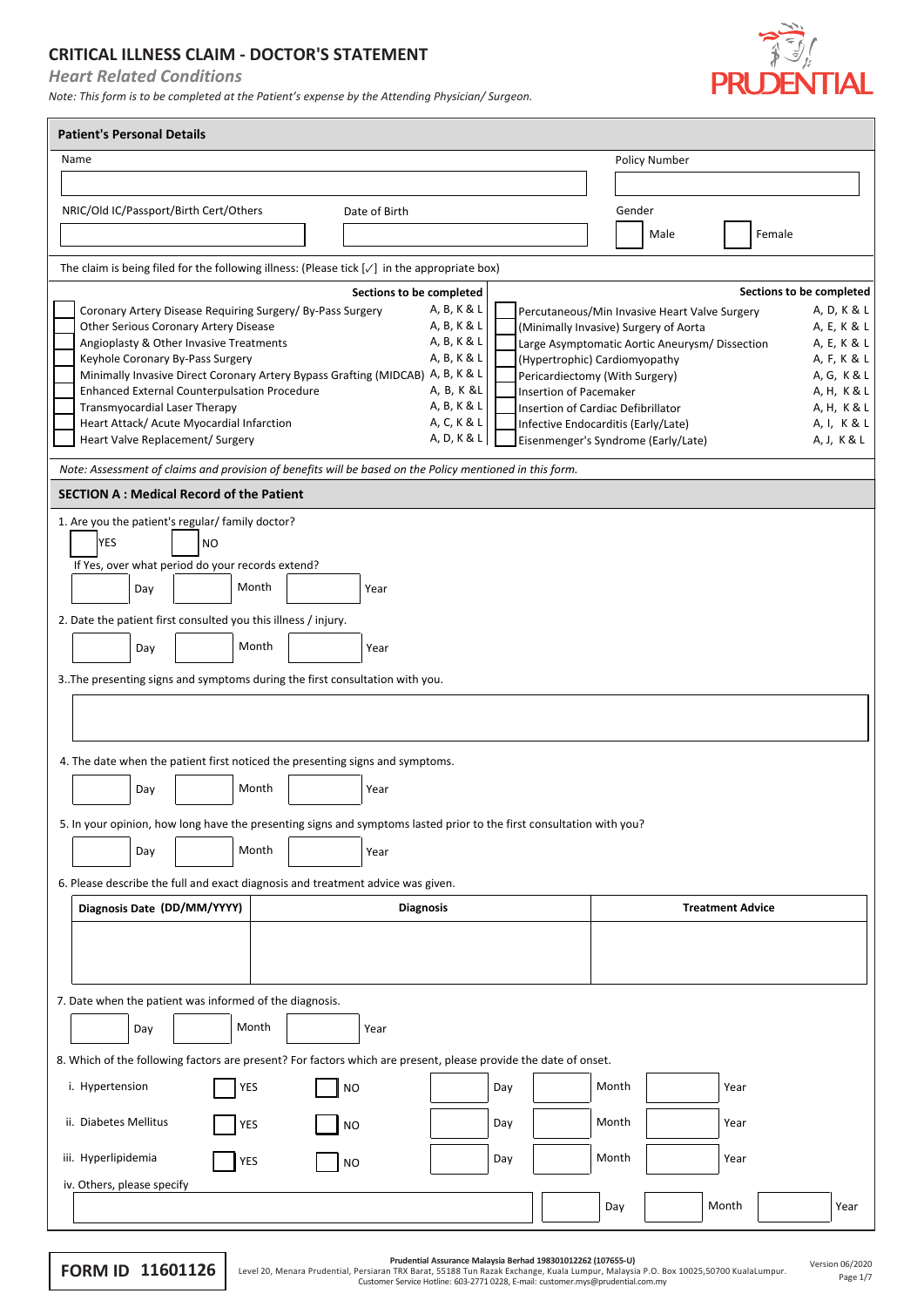| " Coronary Artery Disease Requiring Surgery/ By-Pass Surgery " Keyhole Coronary By-Pass Surgery<br><b>SECTION B</b><br><b>Enhanced External Counterpulsation Procedure</b><br><b>• Other Serious Coronary Artery Disease</b><br><b>• Min Invasive Direct Coronary Artery Bypass Grafting</b><br><b>Angioplasty &amp; Other Invasive Treatments</b><br><b>- Transmyocardial Laser Therapy</b><br>(MIDCAB) |            |                             |                                                                 |                                                                                                                                                                                                                   |  |  |
|----------------------------------------------------------------------------------------------------------------------------------------------------------------------------------------------------------------------------------------------------------------------------------------------------------------------------------------------------------------------------------------------------------|------------|-----------------------------|-----------------------------------------------------------------|-------------------------------------------------------------------------------------------------------------------------------------------------------------------------------------------------------------------|--|--|
| 1. Was coronary arteriography performed? If "Yes", please provide the date performed, name of medical center where it was performed and enclose copies of<br>the results.                                                                                                                                                                                                                                |            |                             |                                                                 |                                                                                                                                                                                                                   |  |  |
| <b>YES</b><br><b>NO</b>                                                                                                                                                                                                                                                                                                                                                                                  |            |                             |                                                                 |                                                                                                                                                                                                                   |  |  |
|                                                                                                                                                                                                                                                                                                                                                                                                          |            |                             |                                                                 |                                                                                                                                                                                                                   |  |  |
|                                                                                                                                                                                                                                                                                                                                                                                                          |            |                             |                                                                 |                                                                                                                                                                                                                   |  |  |
| 2. Please indicate the degree of narrowing (%) for each involved artery and date diagnosed.                                                                                                                                                                                                                                                                                                              |            |                             |                                                                 |                                                                                                                                                                                                                   |  |  |
| Artery<br>i. Circumflex                                                                                                                                                                                                                                                                                                                                                                                  |            | Diagnosis Date (DD/MM/YYYY) |                                                                 | % of Narrowing                                                                                                                                                                                                    |  |  |
|                                                                                                                                                                                                                                                                                                                                                                                                          |            |                             |                                                                 |                                                                                                                                                                                                                   |  |  |
| ii. RCA                                                                                                                                                                                                                                                                                                                                                                                                  |            |                             |                                                                 |                                                                                                                                                                                                                   |  |  |
| iii LAD                                                                                                                                                                                                                                                                                                                                                                                                  |            |                             |                                                                 |                                                                                                                                                                                                                   |  |  |
| iv. Left Main Stem                                                                                                                                                                                                                                                                                                                                                                                       |            |                             |                                                                 |                                                                                                                                                                                                                   |  |  |
| 3. Was there any ECG changes?<br>YES<br><b>NO</b><br>If Yes, please state the changes and provide copies of ECG report displaying the changes.                                                                                                                                                                                                                                                           |            |                             |                                                                 |                                                                                                                                                                                                                   |  |  |
|                                                                                                                                                                                                                                                                                                                                                                                                          |            |                             |                                                                 |                                                                                                                                                                                                                   |  |  |
| 4. What is the nature of treatment? Please enclose the copy of surgery report.                                                                                                                                                                                                                                                                                                                           |            |                             |                                                                 |                                                                                                                                                                                                                   |  |  |
| <b>Treatment</b>                                                                                                                                                                                                                                                                                                                                                                                         |            |                             | If Yes, please provide the details. Treatment Date (DD/MM/YYYY) | <b>Details of Treatment</b>                                                                                                                                                                                       |  |  |
| i. Coronary Bypass Graft<br>Surgery                                                                                                                                                                                                                                                                                                                                                                      | <b>YES</b> | <b>NO</b>                   |                                                                 | Please select $(\checkmark)$ the applicable approach,<br>Open Chest surgery (E.g. Thoracotomy, Sternotomy)<br>Minimally invasive techniques (E.g. thoracoscopic /<br>key-hole surgery)<br>Others. Please specify: |  |  |
|                                                                                                                                                                                                                                                                                                                                                                                                          |            |                             |                                                                 |                                                                                                                                                                                                                   |  |  |
| ii. Balloon Angioplasty                                                                                                                                                                                                                                                                                                                                                                                  | YES        | <b>NO</b>                   |                                                                 |                                                                                                                                                                                                                   |  |  |
| iii. Coronary Atherectomy                                                                                                                                                                                                                                                                                                                                                                                | YES        | <b>NO</b>                   |                                                                 |                                                                                                                                                                                                                   |  |  |
| iv. Laser Treatment                                                                                                                                                                                                                                                                                                                                                                                      | YES        | <b>NO</b>                   |                                                                 |                                                                                                                                                                                                                   |  |  |
| v. Keyhole Coronary<br><b>Bypass Surgery</b>                                                                                                                                                                                                                                                                                                                                                             | YES        | <b>NO</b>                   |                                                                 |                                                                                                                                                                                                                   |  |  |
| vi. Transmyocardial<br>laser revascularization                                                                                                                                                                                                                                                                                                                                                           | YES        | <b>NO</b>                   |                                                                 |                                                                                                                                                                                                                   |  |  |
| vii. Enhanced external<br>counterpulsation                                                                                                                                                                                                                                                                                                                                                               | YES        | <b>NO</b>                   |                                                                 |                                                                                                                                                                                                                   |  |  |
| ix. Other forms of<br>treatment                                                                                                                                                                                                                                                                                                                                                                          | YES        | <b>NO</b>                   |                                                                 | Please specify:                                                                                                                                                                                                   |  |  |
|                                                                                                                                                                                                                                                                                                                                                                                                          |            |                             |                                                                 |                                                                                                                                                                                                                   |  |  |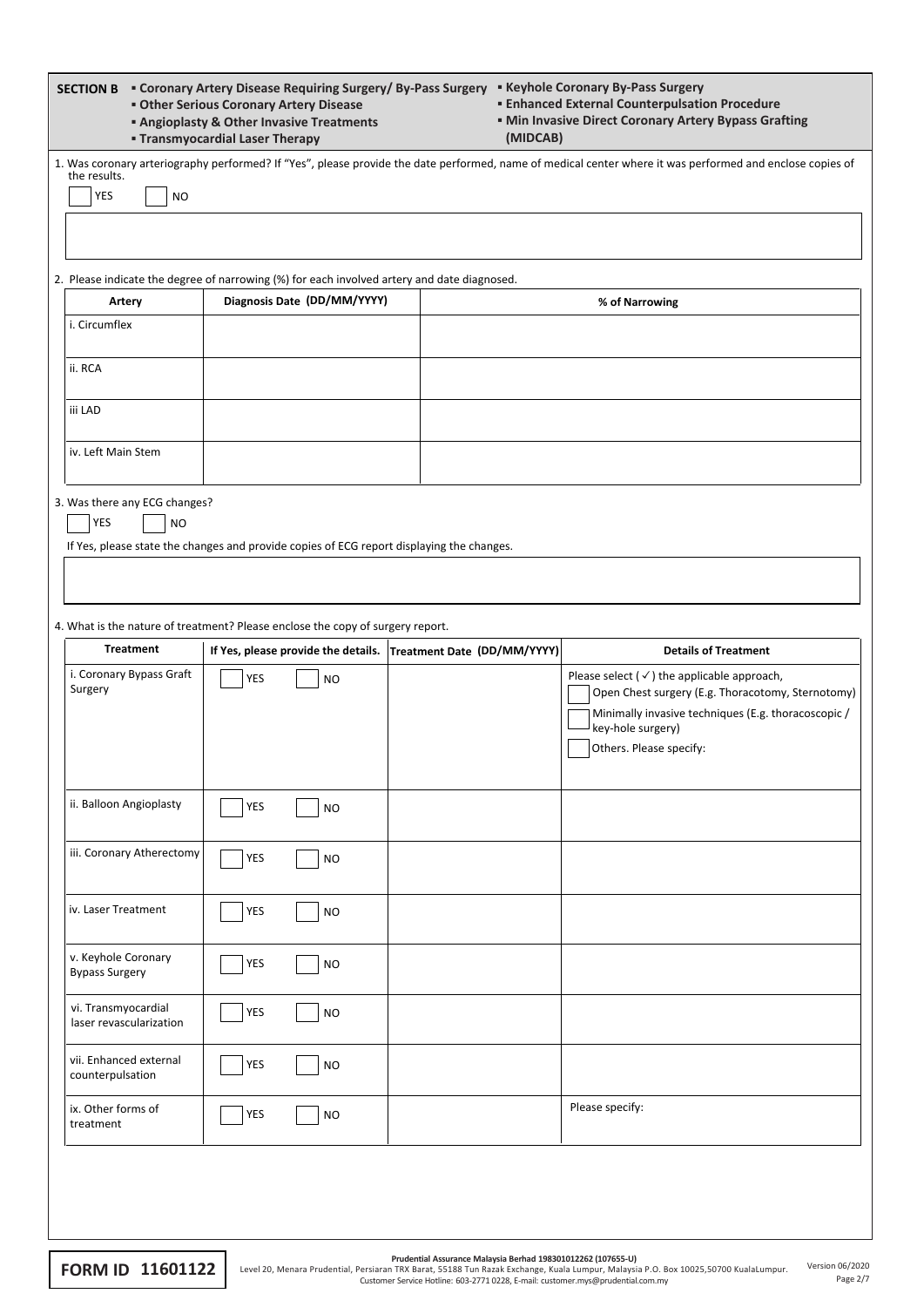| 5. Is this the first time the patient has undergone any one of the above procedures?<br>YES<br>NO                                                                   |                                                                                                                                                                            |                                                                                                                                                             |  |  |  |
|---------------------------------------------------------------------------------------------------------------------------------------------------------------------|----------------------------------------------------------------------------------------------------------------------------------------------------------------------------|-------------------------------------------------------------------------------------------------------------------------------------------------------------|--|--|--|
| If No, please provide the date of the first procedure and type of procedure.                                                                                        |                                                                                                                                                                            |                                                                                                                                                             |  |  |  |
| First Procedure Date (DD/MM/YYYY)                                                                                                                                   | <b>Type of Procedure</b>                                                                                                                                                   |                                                                                                                                                             |  |  |  |
|                                                                                                                                                                     |                                                                                                                                                                            |                                                                                                                                                             |  |  |  |
|                                                                                                                                                                     |                                                                                                                                                                            |                                                                                                                                                             |  |  |  |
|                                                                                                                                                                     |                                                                                                                                                                            |                                                                                                                                                             |  |  |  |
| YES<br><b>NO</b>                                                                                                                                                    |                                                                                                                                                                            | 6. Can the medical condition mentioned previously be managed via combination of medical therapy & surgery intervention (E.g. Angioplasty, By-pass surgery)? |  |  |  |
|                                                                                                                                                                     | If Yes, please provide the details on the effective combination(s) on the medications & surgical interventions.                                                            |                                                                                                                                                             |  |  |  |
|                                                                                                                                                                     |                                                                                                                                                                            |                                                                                                                                                             |  |  |  |
|                                                                                                                                                                     |                                                                                                                                                                            |                                                                                                                                                             |  |  |  |
| results - CKMB, Troponin T, etc.)                                                                                                                                   |                                                                                                                                                                            | Please attach certified true copies of all relevant reports. (E.g. Echocardiogram, Electrocardiogram, Coronary Angiogram reports Blood and Laboratory test  |  |  |  |
| <b>SECTION C</b>                                                                                                                                                    | • Heart Attack/ Acute Myocardial Infarction (To be completed by the cardiologist)                                                                                          |                                                                                                                                                             |  |  |  |
| 1. Was there a history of prolonged chest pain?                                                                                                                     |                                                                                                                                                                            |                                                                                                                                                             |  |  |  |
| YES<br><b>NO</b>                                                                                                                                                    |                                                                                                                                                                            |                                                                                                                                                             |  |  |  |
| If Yes, please provide the date and time of the first onset of chest pain.                                                                                          |                                                                                                                                                                            |                                                                                                                                                             |  |  |  |
| Month<br>Day                                                                                                                                                        | am/pm<br>Year                                                                                                                                                              |                                                                                                                                                             |  |  |  |
| 2. What was the duration of chest pain?                                                                                                                             |                                                                                                                                                                            |                                                                                                                                                             |  |  |  |
|                                                                                                                                                                     | hours                                                                                                                                                                      |                                                                                                                                                             |  |  |  |
| 3. Were there other symptoms?                                                                                                                                       |                                                                                                                                                                            |                                                                                                                                                             |  |  |  |
| YES<br><b>NO</b>                                                                                                                                                    |                                                                                                                                                                            |                                                                                                                                                             |  |  |  |
| If Yes, please elaborate.                                                                                                                                           |                                                                                                                                                                            |                                                                                                                                                             |  |  |  |
|                                                                                                                                                                     |                                                                                                                                                                            |                                                                                                                                                             |  |  |  |
|                                                                                                                                                                     |                                                                                                                                                                            |                                                                                                                                                             |  |  |  |
| YES<br><b>NO</b>                                                                                                                                                    | 4. Was there an elevation of cardiac biomarkers and ECG changes (I.e. CKMB and Troponin level) before any intervention?                                                    |                                                                                                                                                             |  |  |  |
| If Yes, please provide the details of tests result of cardiac biomarkers recorded.                                                                                  |                                                                                                                                                                            |                                                                                                                                                             |  |  |  |
|                                                                                                                                                                     |                                                                                                                                                                            |                                                                                                                                                             |  |  |  |
|                                                                                                                                                                     |                                                                                                                                                                            |                                                                                                                                                             |  |  |  |
| Please enclose all the copy of investigation reports.<br>If No, kindly provide the reason of cardiac biomarkers not performed.                                      |                                                                                                                                                                            |                                                                                                                                                             |  |  |  |
|                                                                                                                                                                     |                                                                                                                                                                            |                                                                                                                                                             |  |  |  |
|                                                                                                                                                                     |                                                                                                                                                                            |                                                                                                                                                             |  |  |  |
|                                                                                                                                                                     |                                                                                                                                                                            |                                                                                                                                                             |  |  |  |
| YES<br><b>NO</b>                                                                                                                                                    |                                                                                                                                                                            |                                                                                                                                                             |  |  |  |
|                                                                                                                                                                     |                                                                                                                                                                            |                                                                                                                                                             |  |  |  |
|                                                                                                                                                                     | <b>Final Diagnosis</b>                                                                                                                                                     | Treatment(s)                                                                                                                                                |  |  |  |
|                                                                                                                                                                     |                                                                                                                                                                            |                                                                                                                                                             |  |  |  |
|                                                                                                                                                                     |                                                                                                                                                                            |                                                                                                                                                             |  |  |  |
|                                                                                                                                                                     |                                                                                                                                                                            |                                                                                                                                                             |  |  |  |
|                                                                                                                                                                     | results - CKMB, Troponin T, ECG, exercise stress test, enzyme assays, isotope imaging, coronary and LV angiography, echocardiography, etc.)                                | Please attach certified true copies of all the relevant. (E.g. Echocardiogram, Electrocardiogram, Coronary Angiogram reports Blood and Laboratory test      |  |  |  |
|                                                                                                                                                                     |                                                                                                                                                                            |                                                                                                                                                             |  |  |  |
|                                                                                                                                                                     |                                                                                                                                                                            |                                                                                                                                                             |  |  |  |
|                                                                                                                                                                     |                                                                                                                                                                            |                                                                                                                                                             |  |  |  |
|                                                                                                                                                                     |                                                                                                                                                                            |                                                                                                                                                             |  |  |  |
|                                                                                                                                                                     |                                                                                                                                                                            |                                                                                                                                                             |  |  |  |
| 5. Is there any previous episode of heart attack prior to this one?<br>If Yes, please provide the details below,<br>Diagnosis Date (DD/MM/YYYY)<br><b>SECTION D</b> | <b>E</b> Heart Valve Replacement/ Surgery<br>1. Please provide full details of the diagnosis including the part of cardiac structure and type of defect that was involved. | <b>• Percutaneous Heart Valve Surgery</b>                                                                                                                   |  |  |  |

EORM ID 11601122 Level 20, Menara Prudential, Persiana TRX Barat, 55188 Tun Razak Exchange, Kuala Lumpur, Malaysia P.O. Box 10025,50700 KualaLumpur. Version 06/2020 Pr**udential Assurance Malaysia Berhad 198301012262 (107655-U)**<br>Level 20, Menara Prudential, Persiaran TRX Barat, 55188 Tun Razak Exchange, Kuala Lumpur, Malagysia P.O. Box 10025,50700 KualaLumpur.<br>Customer Service Hotline: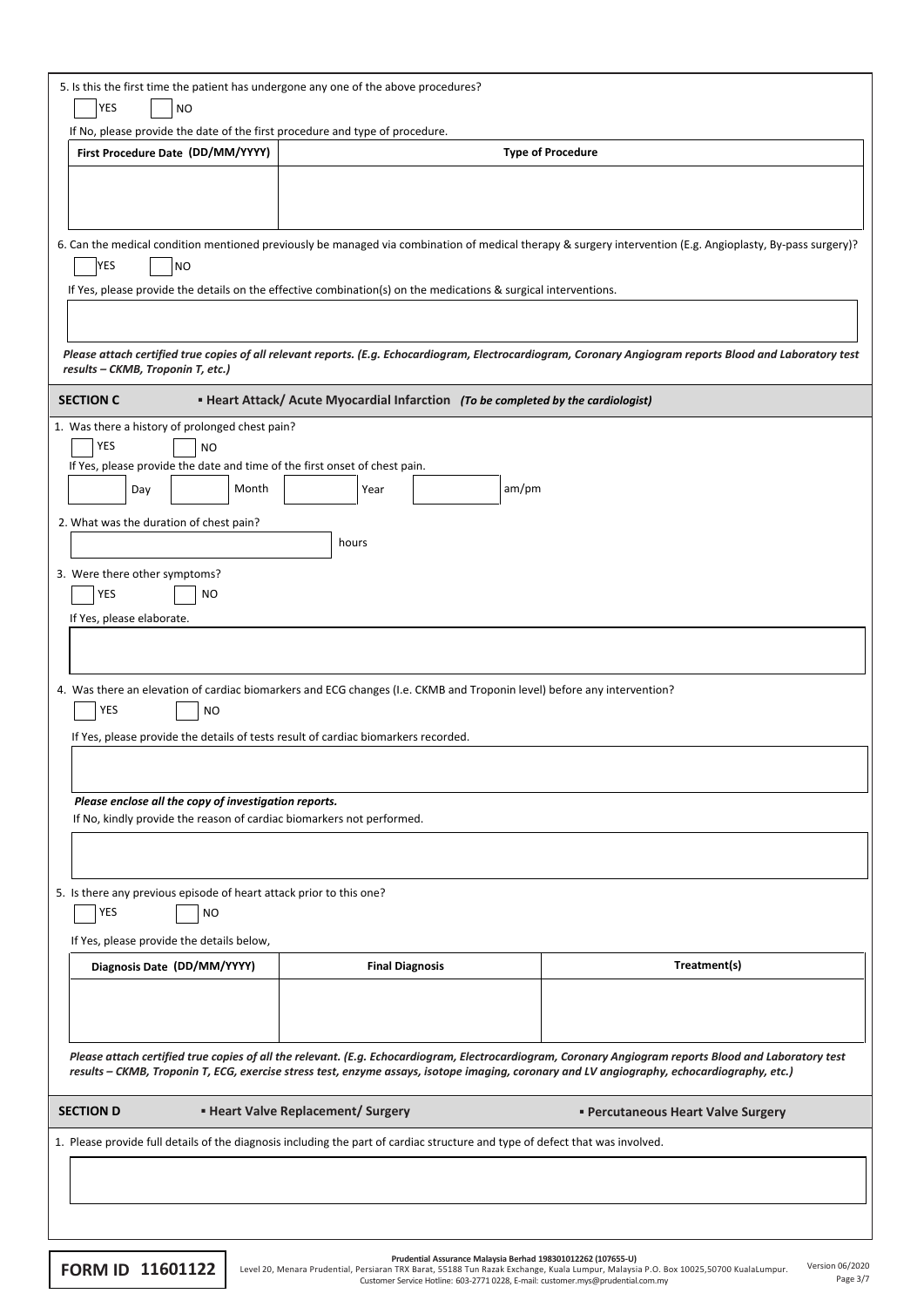|                                                                                                                                                                                                 | 2. Was there cardiac echocardiogram or any diagnostic test done to confirm the heart valve defects?<br>YES<br><b>NO</b>                                    |                                                                                                                                |                                                     |                                                                                                                                                            |  |  |  |
|-------------------------------------------------------------------------------------------------------------------------------------------------------------------------------------------------|------------------------------------------------------------------------------------------------------------------------------------------------------------|--------------------------------------------------------------------------------------------------------------------------------|-----------------------------------------------------|------------------------------------------------------------------------------------------------------------------------------------------------------------|--|--|--|
|                                                                                                                                                                                                 | If Yes, please provide the details of tests result.                                                                                                        |                                                                                                                                |                                                     |                                                                                                                                                            |  |  |  |
|                                                                                                                                                                                                 |                                                                                                                                                            |                                                                                                                                |                                                     |                                                                                                                                                            |  |  |  |
|                                                                                                                                                                                                 |                                                                                                                                                            |                                                                                                                                |                                                     |                                                                                                                                                            |  |  |  |
|                                                                                                                                                                                                 | Please enclose all the copy of investigation reports.                                                                                                      | If No, kindly provide the reason of cardiac echocardiogram or any diagnostic test not performed.                               |                                                     |                                                                                                                                                            |  |  |  |
|                                                                                                                                                                                                 |                                                                                                                                                            |                                                                                                                                |                                                     |                                                                                                                                                            |  |  |  |
|                                                                                                                                                                                                 |                                                                                                                                                            |                                                                                                                                |                                                     |                                                                                                                                                            |  |  |  |
|                                                                                                                                                                                                 |                                                                                                                                                            | 3. Please select ( $\checkmark$ ) the applicable medical reason(s) of the surgery performed,                                   |                                                     |                                                                                                                                                            |  |  |  |
|                                                                                                                                                                                                 | To repair the valvular defect(s)                                                                                                                           |                                                                                                                                |                                                     |                                                                                                                                                            |  |  |  |
|                                                                                                                                                                                                 | To replace the damaged heart valve(s)                                                                                                                      |                                                                                                                                |                                                     |                                                                                                                                                            |  |  |  |
|                                                                                                                                                                                                 | Please provide the details of surgery.<br>Surgery Date (DD/MM/YYYY)                                                                                        | Type of Surgery/ Procedure                                                                                                     |                                                     | Name of Doctor & Hospital                                                                                                                                  |  |  |  |
|                                                                                                                                                                                                 |                                                                                                                                                            |                                                                                                                                |                                                     |                                                                                                                                                            |  |  |  |
|                                                                                                                                                                                                 |                                                                                                                                                            |                                                                                                                                |                                                     |                                                                                                                                                            |  |  |  |
|                                                                                                                                                                                                 | 4. What was the surgery approach?                                                                                                                          |                                                                                                                                |                                                     |                                                                                                                                                            |  |  |  |
|                                                                                                                                                                                                 | Thoracotomy<br>Key-hole surgery                                                                                                                            |                                                                                                                                | Percutaneous<br>Intra-arterial                      |                                                                                                                                                            |  |  |  |
|                                                                                                                                                                                                 |                                                                                                                                                            |                                                                                                                                |                                                     | Please attach certified true copies of all relevant reports. (E.g. Echocardiogram, Electrocardiogram, Coronary Angiogram reports Blood and Laboratory test |  |  |  |
|                                                                                                                                                                                                 | results - CKMB, Troponin T, etc.)                                                                                                                          |                                                                                                                                |                                                     |                                                                                                                                                            |  |  |  |
|                                                                                                                                                                                                 | <b>SECTION E</b>                                                                                                                                           | • (Minimally invasive) Surgery of Aorta                                                                                        |                                                     | <b>Example 2 Large Asymptomatic Aortic Aneurysm/ Dissection</b>                                                                                            |  |  |  |
|                                                                                                                                                                                                 | 1. Where is the exact location of the aortic lesion?                                                                                                       |                                                                                                                                |                                                     |                                                                                                                                                            |  |  |  |
|                                                                                                                                                                                                 |                                                                                                                                                            |                                                                                                                                |                                                     |                                                                                                                                                            |  |  |  |
|                                                                                                                                                                                                 | YES<br><b>NO</b><br>If Yes, please attach the report.                                                                                                      | 2. Was there any echocardiogram or other appropriate diagnostic imaging done to demonstrate the location of the aortic lesion? |                                                     |                                                                                                                                                            |  |  |  |
|                                                                                                                                                                                                 | 3. The surgery was performed to correct for:<br>Aortic aneurysm /dissection                                                                                |                                                                                                                                |                                                     |                                                                                                                                                            |  |  |  |
|                                                                                                                                                                                                 | Obstruction of the aorta                                                                                                                                   |                                                                                                                                | Coarctation of the aorta<br>Others, please specify: |                                                                                                                                                            |  |  |  |
|                                                                                                                                                                                                 | 4. Please provide the details of surgery.                                                                                                                  |                                                                                                                                |                                                     |                                                                                                                                                            |  |  |  |
|                                                                                                                                                                                                 | Surgery Date (DD/MM/YYYY)                                                                                                                                  | <b>Exact Location of The Aortic Lesion</b>                                                                                     |                                                     | <b>Name of Doctor &amp; Hospital</b>                                                                                                                       |  |  |  |
|                                                                                                                                                                                                 |                                                                                                                                                            |                                                                                                                                |                                                     |                                                                                                                                                            |  |  |  |
|                                                                                                                                                                                                 |                                                                                                                                                            |                                                                                                                                |                                                     |                                                                                                                                                            |  |  |  |
|                                                                                                                                                                                                 | 5. What was the surgery approach?<br>Thoracotomy                                                                                                           |                                                                                                                                | Intra-arterial procedure                            |                                                                                                                                                            |  |  |  |
|                                                                                                                                                                                                 | Laparotomy                                                                                                                                                 |                                                                                                                                | Catheter based techniques                           |                                                                                                                                                            |  |  |  |
|                                                                                                                                                                                                 | Keyhole procedure                                                                                                                                          |                                                                                                                                | Laser procedure                                     |                                                                                                                                                            |  |  |  |
| Please attach certified true copies of all relevant reports. (E.g. Echocardiogram, Electrocardiogram, Coronary Angiogram reports Blood and Laboratory test<br>results - CKMB, Troponin T, etc.) |                                                                                                                                                            |                                                                                                                                |                                                     |                                                                                                                                                            |  |  |  |
| " (Hypertrophic) Cardiomyopathy<br><b>SECTION F</b><br>(To be completed by the cardiologist)                                                                                                    |                                                                                                                                                            |                                                                                                                                |                                                     |                                                                                                                                                            |  |  |  |
|                                                                                                                                                                                                 | 1. What was the underlying cause of Cardiomyopathy?                                                                                                        |                                                                                                                                |                                                     |                                                                                                                                                            |  |  |  |
|                                                                                                                                                                                                 | Drug Abuse<br>Coronary Artery Disease<br>Others, please specify:                                                                                           |                                                                                                                                |                                                     |                                                                                                                                                            |  |  |  |
|                                                                                                                                                                                                 | Alcohol Misuse<br>2. Please state the details of the current condition in accordance with New York Heart Association Classification of Cardiac Impairment. |                                                                                                                                |                                                     |                                                                                                                                                            |  |  |  |
|                                                                                                                                                                                                 | Class I<br>Class III                                                                                                                                       |                                                                                                                                |                                                     |                                                                                                                                                            |  |  |  |
|                                                                                                                                                                                                 | Class II                                                                                                                                                   | If the patient's condition falls within Class III or Class IV, kindly elaborate on the physical impairment suffered.           | Class IV                                            |                                                                                                                                                            |  |  |  |
|                                                                                                                                                                                                 |                                                                                                                                                            |                                                                                                                                |                                                     |                                                                                                                                                            |  |  |  |
|                                                                                                                                                                                                 |                                                                                                                                                            |                                                                                                                                |                                                     |                                                                                                                                                            |  |  |  |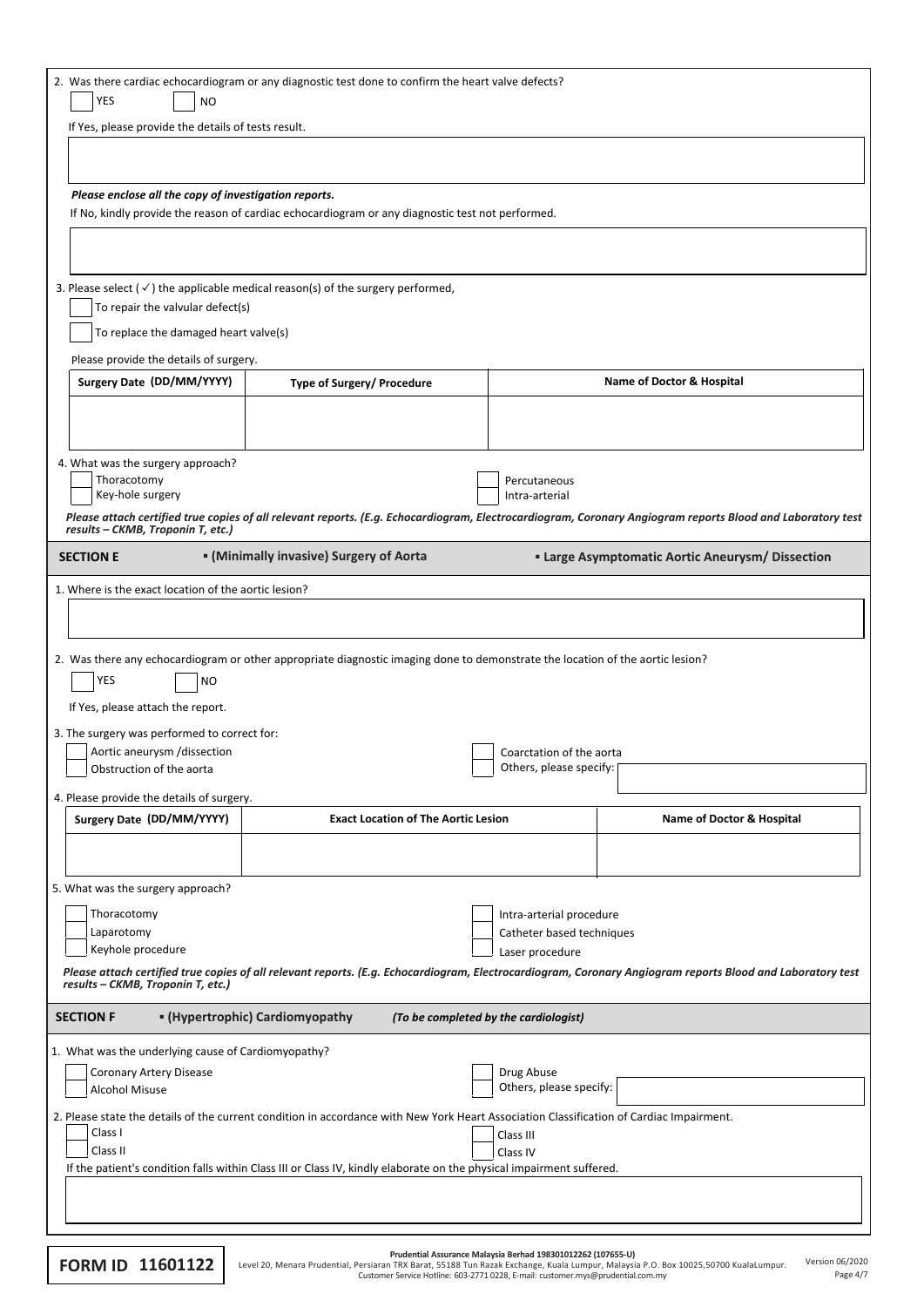| 3. Is the patient's condition/impairment permanent or beyond hope of recovery with current medical knowledge and technology?<br><b>YES</b><br><b>NO</b>                                         |                                  |                                                |                        |                                                                                                                                                            |  |
|-------------------------------------------------------------------------------------------------------------------------------------------------------------------------------------------------|----------------------------------|------------------------------------------------|------------------------|------------------------------------------------------------------------------------------------------------------------------------------------------------|--|
| If Yes, please elaborate.                                                                                                                                                                       |                                  |                                                |                        |                                                                                                                                                            |  |
|                                                                                                                                                                                                 |                                  |                                                |                        |                                                                                                                                                            |  |
| 4. Was there echocardiogram performed?                                                                                                                                                          |                                  |                                                |                        |                                                                                                                                                            |  |
| YES<br><b>NO</b>                                                                                                                                                                                |                                  |                                                |                        |                                                                                                                                                            |  |
| If Yes, what was the ejection fraction? Please enclose all the echocardiogram report.                                                                                                           |                                  |                                                |                        |                                                                                                                                                            |  |
|                                                                                                                                                                                                 |                                  |                                                |                        |                                                                                                                                                            |  |
| results - CKMB, Troponin T, etc.)                                                                                                                                                               |                                  |                                                |                        | Please attach certified true copies of all relevant reports (E.g. Echocardiogram, Electrocardiogram, Coronary Angiogram reports Blood and Laboratory test  |  |
| <b>SECTION G</b>                                                                                                                                                                                | • Pericardiectomy (With Surgery) |                                                |                        |                                                                                                                                                            |  |
| 1. Was there constriction of the heart?<br>YES<br><b>NO</b>                                                                                                                                     |                                  |                                                |                        |                                                                                                                                                            |  |
| If Yes, please provide the following details.                                                                                                                                                   |                                  |                                                |                        |                                                                                                                                                            |  |
| Onset Date (DD/MM/YYYY)                                                                                                                                                                         |                                  | The underlying cause of the heart constriction |                        |                                                                                                                                                            |  |
|                                                                                                                                                                                                 |                                  |                                                |                        |                                                                                                                                                            |  |
|                                                                                                                                                                                                 |                                  |                                                |                        |                                                                                                                                                            |  |
| 2. Did the patient undergone Pericardiectomy to relieve the condition?<br>YES<br><b>NO</b>                                                                                                      |                                  |                                                |                        |                                                                                                                                                            |  |
| 3. What was the surgical approach? Please select $(\checkmark)$ the applicable option.                                                                                                          |                                  |                                                |                        |                                                                                                                                                            |  |
| Thoracotomy                                                                                                                                                                                     | Others, please specify:          |                                                |                        |                                                                                                                                                            |  |
| Sternotomy<br>Endoscopy/keyhole                                                                                                                                                                 |                                  |                                                |                        |                                                                                                                                                            |  |
| 4. Please select ( $\checkmark$ ) the reason(s) of the surgery done,                                                                                                                            |                                  |                                                |                        |                                                                                                                                                            |  |
| i. Biopsy                                                                                                                                                                                       | YES<br>NO                        |                                                |                        |                                                                                                                                                            |  |
| ii. Aspiration of pericardial effusion                                                                                                                                                          | YES<br><b>NO</b>                 |                                                |                        |                                                                                                                                                            |  |
| results - CKMB, Troponin T, etc.)                                                                                                                                                               |                                  |                                                |                        | Please attach certified true copies of all relevant reports. (E.g. Echocardiogram, Electrocardiogram, Coronary Angiogram reports Blood and Laboratory test |  |
| <b>SECTION H</b><br><b>E</b> Insertion of Pacemaker                                                                                                                                             |                                  |                                                |                        | • Insertion of Cardiac Defibrillator                                                                                                                       |  |
| 1. Please provide the onset date of Cardiac Arrhythmia.                                                                                                                                         |                                  |                                                |                        |                                                                                                                                                            |  |
| Day                                                                                                                                                                                             | Month<br>Year                    |                                                |                        |                                                                                                                                                            |  |
| 2. Could the cardiac arrhythmia be treated via other methods?<br>YES<br><b>NO</b>                                                                                                               |                                  |                                                |                        |                                                                                                                                                            |  |
| If Yes, please provide details.                                                                                                                                                                 |                                  |                                                |                        |                                                                                                                                                            |  |
|                                                                                                                                                                                                 |                                  |                                                |                        |                                                                                                                                                            |  |
|                                                                                                                                                                                                 |                                  |                                                |                        |                                                                                                                                                            |  |
| 3. What was the non-medical treatment for the patient's cardiac arrhythmia?<br>i. Insertion of a temporary Cardiac Pacemaker                                                                    |                                  |                                                |                        |                                                                                                                                                            |  |
| ii. Insertion of a temporary Cardiac Defribrillator                                                                                                                                             |                                  | <b>YES</b><br>YES                              | <b>NO</b><br><b>NO</b> |                                                                                                                                                            |  |
| iii. Insertion of a permanent Cardiac Pacemaker                                                                                                                                                 |                                  | <b>YES</b>                                     | <b>NO</b>              |                                                                                                                                                            |  |
| iv. Insertion of a permanent Cardiac Defribrillator                                                                                                                                             |                                  | <b>YES</b>                                     | <b>NO</b>              |                                                                                                                                                            |  |
| Please attach certified true copies of all relevant reports. (E.g. Echocardiogram, Electrocardiogram, Coronary Angiogram reports Blood and Laboratory test<br>results - CKMB, Troponin T, etc.) |                                  |                                                |                        |                                                                                                                                                            |  |
|                                                                                                                                                                                                 |                                  |                                                |                        |                                                                                                                                                            |  |
|                                                                                                                                                                                                 |                                  |                                                |                        |                                                                                                                                                            |  |
|                                                                                                                                                                                                 |                                  |                                                |                        |                                                                                                                                                            |  |
|                                                                                                                                                                                                 |                                  |                                                |                        |                                                                                                                                                            |  |
|                                                                                                                                                                                                 |                                  |                                                |                        |                                                                                                                                                            |  |
|                                                                                                                                                                                                 |                                  |                                                |                        |                                                                                                                                                            |  |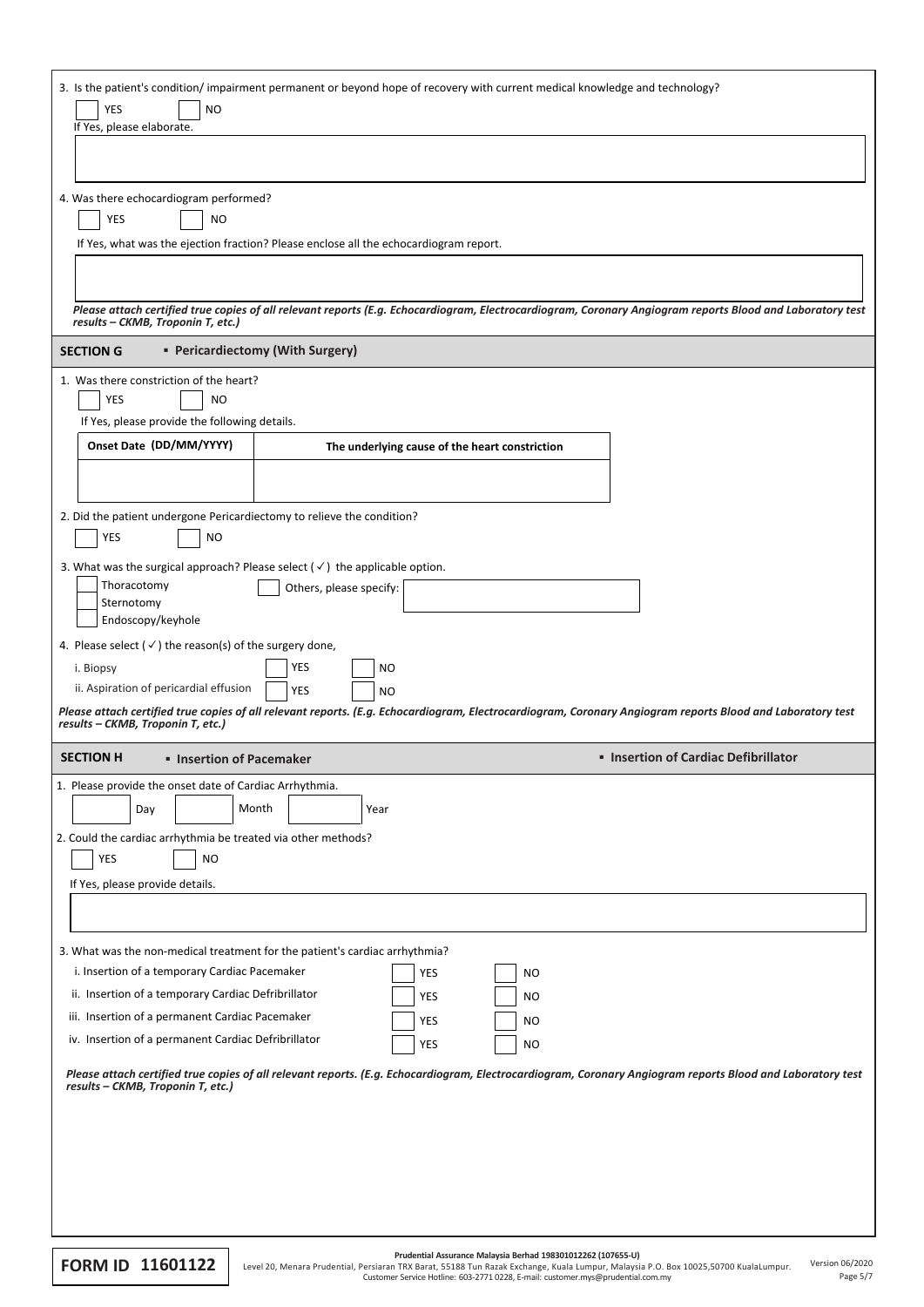| • Infective Endocarditis (Early / Late)<br><b>SECTION I</b>                                                                         |                                                                                                                                                               |   |  |  |  |  |
|-------------------------------------------------------------------------------------------------------------------------------------|---------------------------------------------------------------------------------------------------------------------------------------------------------------|---|--|--|--|--|
| 1. Please select $(\checkmark)$ the type of diagnosed Infective Endocarditis.                                                       |                                                                                                                                                               |   |  |  |  |  |
| Acute                                                                                                                               |                                                                                                                                                               |   |  |  |  |  |
| Sub-acute                                                                                                                           |                                                                                                                                                               |   |  |  |  |  |
| 2. Was blood culture(s) done?                                                                                                       |                                                                                                                                                               |   |  |  |  |  |
| YES<br><b>NO</b>                                                                                                                    |                                                                                                                                                               |   |  |  |  |  |
| YES<br><b>NO</b>                                                                                                                    | If Yes, Was the blood cultures done more than once with the blood sample drawn > 12 hours apart?                                                              |   |  |  |  |  |
|                                                                                                                                     | If YES, please provide the following details and attach the blood culture reports.                                                                            |   |  |  |  |  |
| Procedure Date (DD/MM/YYYY)                                                                                                         | Finding(s) (Please state the name of the microorganism(s) detected)                                                                                           |   |  |  |  |  |
|                                                                                                                                     |                                                                                                                                                               |   |  |  |  |  |
|                                                                                                                                     |                                                                                                                                                               |   |  |  |  |  |
|                                                                                                                                     | If NO, please provide reason(s) and state how the team derived the diagnosis.                                                                                 |   |  |  |  |  |
|                                                                                                                                     |                                                                                                                                                               |   |  |  |  |  |
|                                                                                                                                     |                                                                                                                                                               |   |  |  |  |  |
| YES<br><b>NO</b>                                                                                                                    | 3. Was there echocardiogram or any diagnostic test done to demonstrate the lesion(s) (i.e. valvular vegetation) & the valvular incompetency(ies)?             |   |  |  |  |  |
| If Yes, please provide the following details & attach the report(s)                                                                 |                                                                                                                                                               |   |  |  |  |  |
| <b>Location of the lesion(s)</b>                                                                                                    | i. Tricuspid valves                                                                                                                                           |   |  |  |  |  |
| Please select ( $\checkmark$ ) the impacted<br>heart valve(s)                                                                       | ii. Bicuspid (Mithral) valves                                                                                                                                 |   |  |  |  |  |
|                                                                                                                                     | iii. Aortic valves                                                                                                                                            |   |  |  |  |  |
|                                                                                                                                     | iv. Pulmonary valves                                                                                                                                          |   |  |  |  |  |
|                                                                                                                                     |                                                                                                                                                               |   |  |  |  |  |
| Valvular incompetency(ies) / lesion<br>Please select $(\checkmark)$ the applicable                                                  | i. Valvular stenosis                                                                                                                                          |   |  |  |  |  |
| option(s) on the lesion(s).                                                                                                         | ii. Valvular regurgitation                                                                                                                                    |   |  |  |  |  |
|                                                                                                                                     | iii. Valvular perforation                                                                                                                                     |   |  |  |  |  |
|                                                                                                                                     | iv. Valvular abscess/vegetation                                                                                                                               |   |  |  |  |  |
|                                                                                                                                     | Please state the % of the stenosis or regurgitation (compared to normal heart valves)                                                                         | % |  |  |  |  |
|                                                                                                                                     |                                                                                                                                                               |   |  |  |  |  |
|                                                                                                                                     | If NO echocardiogram or any diagnostic test done, please provide the reason(s).                                                                               |   |  |  |  |  |
|                                                                                                                                     |                                                                                                                                                               |   |  |  |  |  |
| 4. Is there any prosthetic valve implanted on the patient?                                                                          |                                                                                                                                                               |   |  |  |  |  |
| YES<br><b>NO</b>                                                                                                                    |                                                                                                                                                               |   |  |  |  |  |
| If YES, please state the reason of it being done.                                                                                   |                                                                                                                                                               |   |  |  |  |  |
|                                                                                                                                     |                                                                                                                                                               |   |  |  |  |  |
|                                                                                                                                     | Please attach all of the relevant reports (E.g. Echocardiogram, Electrocardiogram, blood culture reports & any laboratory test results, etc.)                 |   |  |  |  |  |
| <b>Eisenmenger's Syndrome (Early / Late)</b>                                                                                        |                                                                                                                                                               |   |  |  |  |  |
| <b>SECTION J</b>                                                                                                                    |                                                                                                                                                               |   |  |  |  |  |
|                                                                                                                                     | 1. Is there any cardiac defect(s) leading to Pulmonary Hypertension and reversal of flow / bidirectional shunt?                                               |   |  |  |  |  |
| YES<br>NO                                                                                                                           |                                                                                                                                                               |   |  |  |  |  |
| If YES, please provide details of the defect(s)                                                                                     |                                                                                                                                                               |   |  |  |  |  |
|                                                                                                                                     |                                                                                                                                                               |   |  |  |  |  |
|                                                                                                                                     | 2. Has the patient's diagnosis resulted in any physical impairment which fulfills the New York Heart Association (NYHA) classification of Cardiac Impairment? |   |  |  |  |  |
| YES<br><b>NO</b>                                                                                                                    |                                                                                                                                                               |   |  |  |  |  |
| If YES, please select $(\checkmark)$ the applicable NYHA class & elaborate the following in detail: (Please refer to the next page) |                                                                                                                                                               |   |  |  |  |  |
|                                                                                                                                     |                                                                                                                                                               |   |  |  |  |  |
|                                                                                                                                     |                                                                                                                                                               |   |  |  |  |  |
|                                                                                                                                     |                                                                                                                                                               |   |  |  |  |  |
|                                                                                                                                     |                                                                                                                                                               |   |  |  |  |  |

|                         | Prudential Assurance Malaysia Berhad 198301012262 (107655-U)                                                                         |                 |  |  |  |
|-------------------------|--------------------------------------------------------------------------------------------------------------------------------------|-----------------|--|--|--|
| <b>FORM ID 11601122</b> | Level 20, Menara Prudential, Persiaran TRX Barat, 55188 Tun Razak Exchange, Kuala Lumpur, Malaysia P.O. Box 10025,50700 KualaLumpur. | Version 06/2020 |  |  |  |
|                         | Customer Service Hotline: 603-2771 0228, E-mail: customer.mys@prudential.com.my                                                      | Page 6/7        |  |  |  |